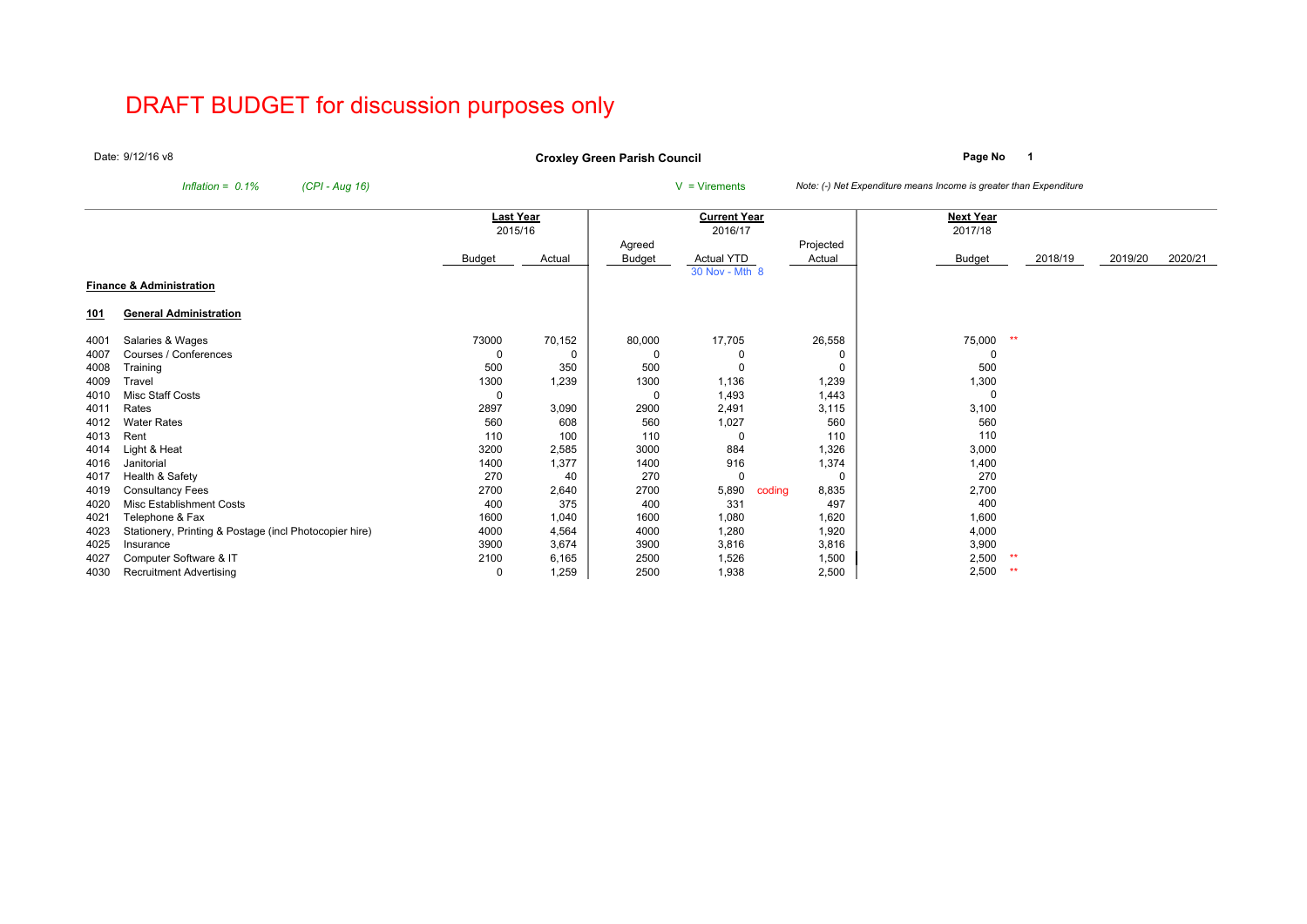## **Page No <sup>2</sup> Croxley Green Parish Council**

|              |                                              |                        | <b>Last Year</b><br>2015/16<br><b>Budget</b> | Actual      | Agreed<br><b>Budget</b> | <b>Current Year</b><br>2016/17<br><b>Actual YTD</b> | Projected<br>Actual | <b>Next Year</b><br>2017/18<br><b>Budget</b> | 2018/19      | 2019/20     | 2020/21     |
|--------------|----------------------------------------------|------------------------|----------------------------------------------|-------------|-------------------------|-----------------------------------------------------|---------------------|----------------------------------------------|--------------|-------------|-------------|
|              |                                              |                        |                                              |             |                         | 30 Nov - Mth 8                                      |                     |                                              |              |             |             |
| 4036         | <b>Property Maintenance</b>                  |                        | 400                                          | 956         | 400                     | 542                                                 | 400                 | 400                                          |              |             |             |
| 4038         | <b>Maintenance Contracts</b>                 |                        | $\mathbf 0$                                  | $\mathbf 0$ | $\mathbf 0$             | $\mathbf 0$                                         | 0                   | 0                                            |              |             |             |
| 4042         | <b>Equipment Maintenance</b>                 |                        | $\Omega$                                     | $\mathbf 0$ | $\mathbf 0$             | $\mathbf 0$                                         | 0                   | $\Omega$                                     |              |             |             |
| 4046         | <b>Equipment Purchased</b>                   |                        | $\Omega$                                     | $\mathbf 0$ | $\Omega$                | 48                                                  | 72                  | $\mathbf 0$                                  |              |             |             |
| 4151         | <b>Bank Charges</b><br>Audit Fees - External |                        | $\Omega$                                     | $\mathbf 0$ | $\Omega$                | $\Omega$<br>$\mathbf 0$                             | 0                   | 0                                            |              |             |             |
| 4156<br>4157 | Audit Fees - Internal                        |                        | 1,000<br>910                                 | 834<br>738  | 1,000<br>910            | 378                                                 | 1,000<br>910        | 1,000<br>910                                 |              |             |             |
| 4158         | <b>Accountancy Fees</b>                      |                        | 880                                          | 841         | 880                     | $\mathbf 0$                                         | 880                 | 880                                          |              |             |             |
|              | Office Maintenace - new external sign        |                        |                                              |             |                         |                                                     |                     |                                              |              |             |             |
|              | <b>Balancing figure</b>                      |                        | $\mathbf 0$                                  |             | 0                       |                                                     | 0                   | $\Omega$                                     |              |             |             |
|              | Tfr from Reserves re Salaries                |                        | $-5,000$                                     |             | $\Omega$                |                                                     | 0                   | $-7,000$                                     |              |             |             |
|              | Tfr from Reserves (if required)              |                        | 0<br>$\Omega$                                |             | $\mathbf 0$<br>$\Omega$ |                                                     | 0<br>0              | 0<br>$\Omega$                                |              |             |             |
|              |                                              |                        |                                              |             |                         |                                                     |                     |                                              |              |             |             |
|              | <b>OverHead Expenditure</b>                  |                        | 96,127                                       | 102,627     | 110,830                 | 42,481                                              | 59,674              | 99,030                                       | 0            | $\mathbf 0$ | $\mathbf 0$ |
| 1001         | <b>Rent Recieved</b>                         |                        | $\mathbf 0$                                  | 10          | 10                      | $\mathbf 0$                                         | 10                  | 10                                           | 10           | 10          | 10          |
| 1076         | Precept                                      |                        | 273,174                                      | 273,174     | 284,021                 | 284,021                                             | 284,021             | 296,383                                      |              |             |             |
| 1080         | Miscellaneous Income (TRDC Grant)            |                        | 8,428                                        | 8,428       | 4,277                   | 4,277                                               | 4,277               | 0                                            | $\mathbf{0}$ | $\mathbf 0$ | $\mathbf 0$ |
| 1090         | <b>Interest Received</b>                     |                        | 30                                           | 9           | 30                      | $-4$                                                | 0                   | 6                                            |              |             |             |
|              |                                              | <b>Total Income</b>    | 281,632                                      | 281,621     | 288,338                 | 288,294                                             | 288,308             | 296,399                                      | 10           | 10          | 10          |
|              | 101                                          | <b>Net Expenditure</b> | $-185,505$                                   | $-178,994$  | $-177,508$              | $-245,813$                                          | $-228,634$          | $-197,369$                                   | $-10$        | $-10$       | $-10$       |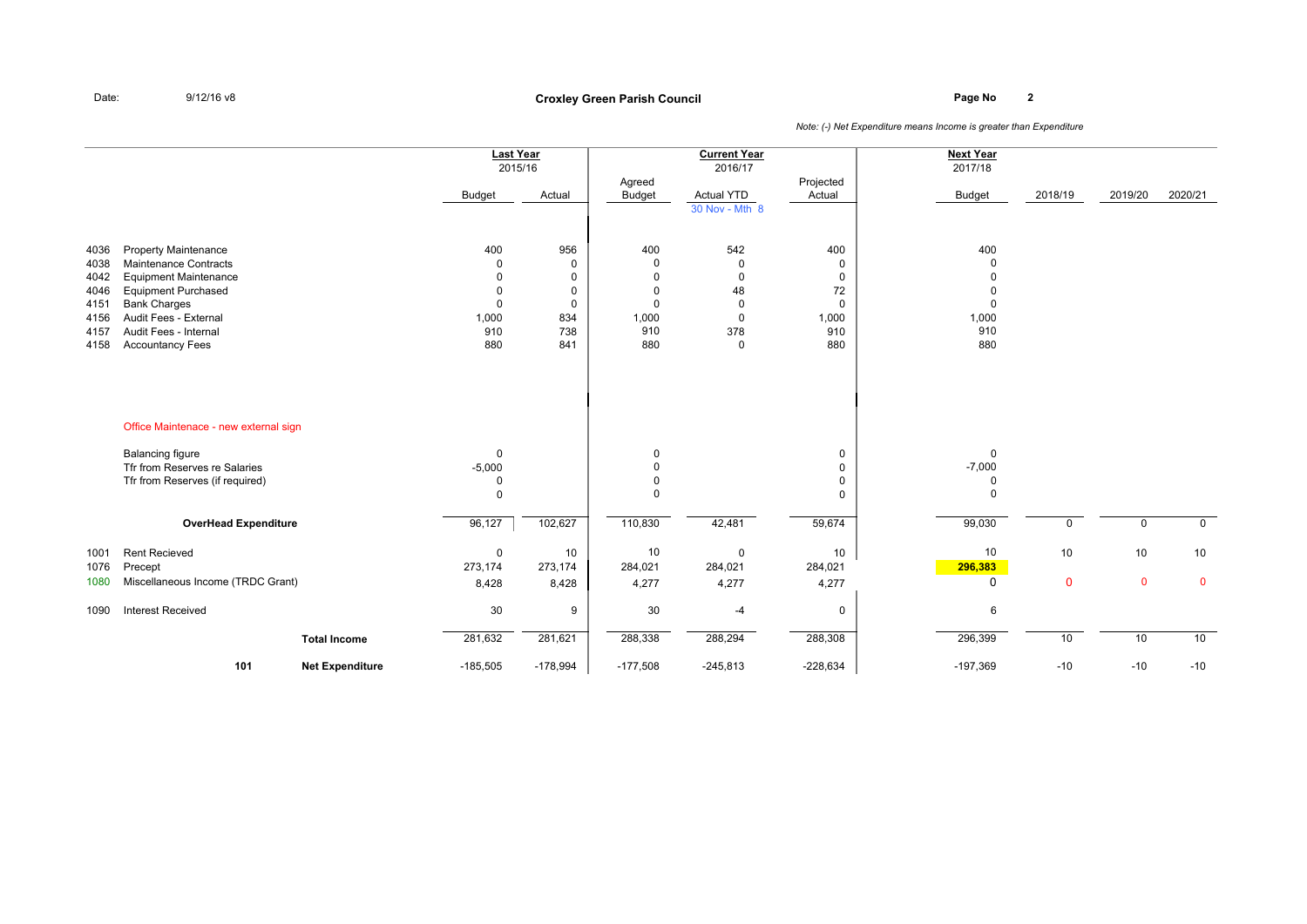## **Page No <sup>3</sup> Croxley Green Parish Council**

|            |                                     |                        | <b>Last Year</b> |             |        | <b>Current Year</b> |             | <b>Next Year</b> |         |         |             |
|------------|-------------------------------------|------------------------|------------------|-------------|--------|---------------------|-------------|------------------|---------|---------|-------------|
|            |                                     |                        | 2015/16          |             |        | 2016/17             |             | 2017/18          |         |         |             |
|            |                                     |                        |                  |             | Agreed |                     | Projected   |                  |         |         |             |
|            |                                     |                        | Budget           | Actual      | Budget | <b>Actual YTD</b>   | Actual      | Budget           | 2018/19 | 2019/20 | 2020/21     |
|            |                                     |                        |                  |             |        | 30 Nov - Mth 8      |             |                  |         |         |             |
| <u>102</u> | <b>Local Democracy</b>              |                        |                  |             |        |                     |             |                  |         |         |             |
| 4020       | Misc Establishment Costs            |                        | 0                | $\Omega$    | 0      | $\mathbf 0$         | 0           | 0                |         |         |             |
| 4024       | Subscriptions/Publications          |                        | 7400             | 7,378       | 7400   | 7,279               | 7,400       | 7,500            |         |         |             |
| 4033       | Parish Pump Newsletter              |                        | 3400             | 318         | 3400   | 1,620               | 3,400       | 3,400            |         |         |             |
| 4201       | <b>Chairman's Discretion Budget</b> |                        | 500              | 90          | 500    | $-166$              | 300         | 500              |         |         |             |
| 4251       | <b>Election Expenses</b>            |                        | 5000             | $-5,810$    | 5000   |                     | 5,000       | 5,000            | 1,250   | 1,250   | 1,250       |
| 4300       | Events - Revels on the Green        |                        | 350              |             | 350    |                     | 0           | 350              |         |         |             |
| 4832       | Trf to Elections Fund               |                        | 0                | 10,810      |        | $\mathbf 0$         | 0           |                  |         |         |             |
|            | <b>OverHead Expenditure</b>         |                        | 16,650           | 12,786      | 16,650 | 8,733               | 16,100      | 16,750           | 1,250   | 1,250   | 1,250       |
|            |                                     |                        |                  |             |        |                     |             |                  |         |         |             |
| 1031       | Map Income                          |                        | 0                | $\mathbf 0$ | 0      | $\mathbf 0$         | 0           | 0                |         |         |             |
| 1051       | Advertising Income                  |                        | 1,600            | 152         | 1,600  | $\mathbf 0$         | 0           | 1,600            |         |         |             |
|            |                                     | <b>Total Income</b>    | 1,600            | 152         | 1,600  | 0                   | $\mathbf 0$ | 1,600            |         |         | $\mathbf 0$ |
|            |                                     |                        |                  |             |        |                     |             |                  |         |         |             |
|            | 102                                 | <b>Net Expenditure</b> | 15,050           | 12,634      | 15,050 | 8,733               | 16,100      | 15,150           | 1,250   | 1,250   | 1,250       |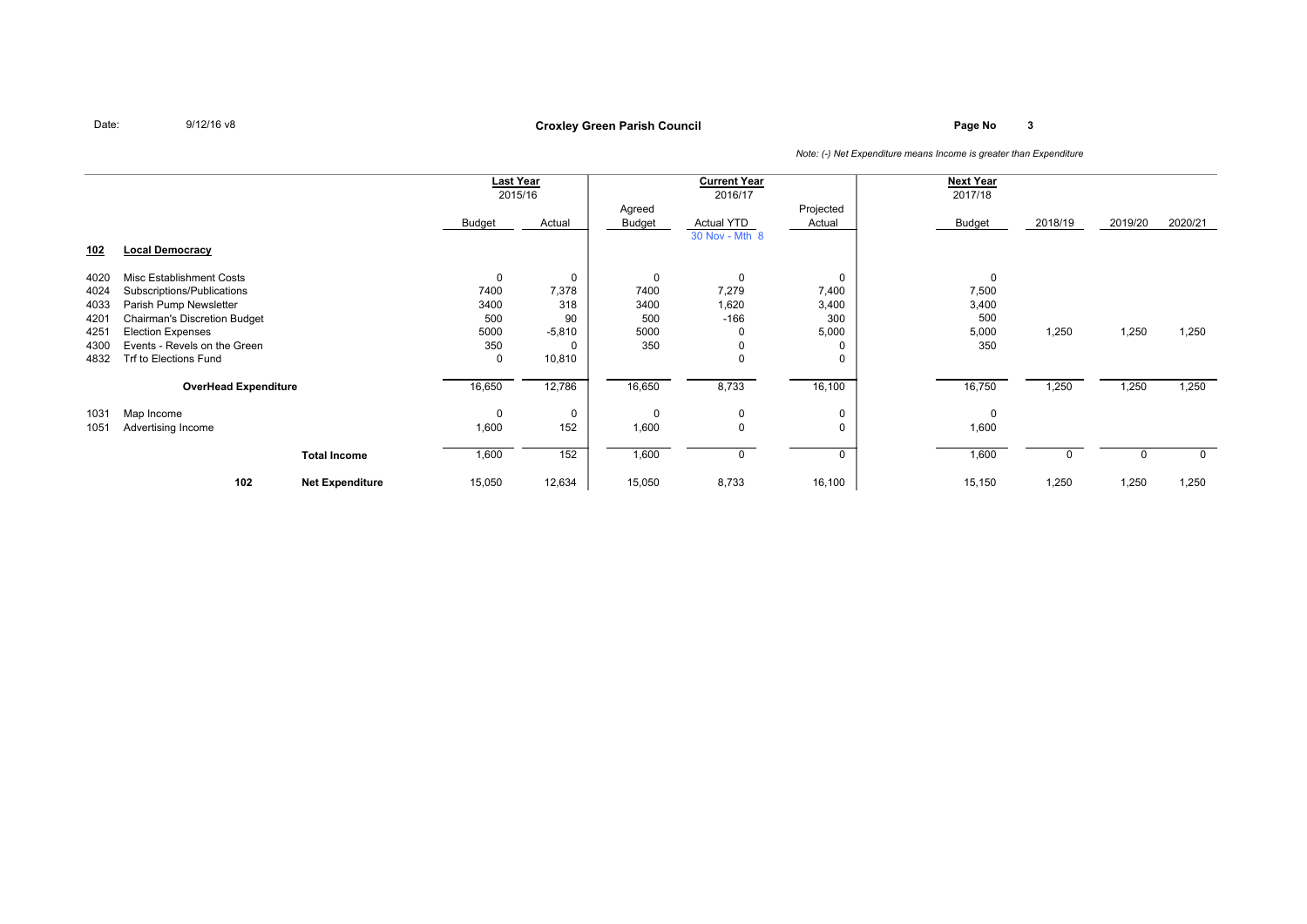### **Page No <sup>4</sup> Croxley Green Parish Council**

|      |                              | <b>Last Year</b> | 2015/16  |               | <b>Current Year</b><br>2016/17 |           | <b>Next Year</b><br>2017/18 |         |          |             |
|------|------------------------------|------------------|----------|---------------|--------------------------------|-----------|-----------------------------|---------|----------|-------------|
|      |                              |                  |          | Agreed        |                                | Projected |                             |         |          |             |
|      |                              | Budget           | Actual   | <b>Budget</b> | <b>Actual YTD</b>              | Actual    | <b>Budget</b>               | 2018/19 | 2019/20  | 2020/21     |
|      |                              |                  |          |               | 30 Nov - Mth 8                 |           |                             |         |          |             |
| 103  | Groundworks                  |                  |          |               |                                |           |                             |         |          |             |
| 4001 | Salaries & Wages             | 52,000           | 43,757   | 57,200        | 9,495                          | 14,243    | $*$<br>60,300               |         |          |             |
| 4006 | <b>Protective Clothing</b>   | 340              | 171      | 340           | 915                            | 300       | 500                         |         |          |             |
| 4008 | Training                     | 500              | 200      | 500           | 1,245                          | 700       | 500                         |         |          |             |
| 4010 | <b>Misc Staff Costs</b>      | 730              | 771      | 730           | 385                            | 578       | 730                         |         |          |             |
| 4012 | <b>Water Rates</b>           | 700              | 662      | 700           | $\Omega$                       | 700       | 700                         |         |          |             |
| 4016 | Janitorial                   | $\Omega$         | $\Omega$ | $\mathbf 0$   |                                | 0         | $\mathbf 0$                 |         |          |             |
| 4017 | Health & Safety              | 500              | 215      | 500           | $\overline{2}$                 | 3         | 500                         |         |          |             |
| 4018 | Refuse/Green Waste Disposal  | 0                | 94       | 0             | 104                            | 156       | $\Omega$                    |         |          |             |
| 4020 | Misc Establishment Costs     | $\Omega$         | $\Omega$ | $\Omega$      | $\Omega$                       | 0         | $\Omega$                    |         |          |             |
| 4036 | <b>Property Maintenance</b>  | 500              | 155      | 500           | $\Omega$                       | 0         | 500                         |         |          |             |
| 4037 | Grounds Maintenance          | 1,500            | 494      | 1,500         | 494                            | 741       | 1,500                       |         |          |             |
| 4038 | <b>Maintenance Contracts</b> | 2,000            | 0        | 2,000         | $\mathbf 0$                    | 0         | 2,000                       |         |          |             |
| 4041 | <b>Equipment Hire</b>        | $\Omega$         | 181      | $\Omega$      | 138                            | 207       | $\Omega$                    |         |          |             |
| 4042 | <b>Equipment Maintenance</b> | 1,500            | 149      | 1,500         | $\Omega$                       | 0         | 1,500                       |         |          |             |
| 4046 | <b>Equipment Purchased</b>   | 750              | 1,030    | 500           | 55                             | 83        | 500                         |         |          |             |
| 4047 | Footpath Maintenance         | $\Omega$         | $\Omega$ | 0             | $\mathbf 0$                    | $\Omega$  | $\Omega$                    |         |          |             |
| 4051 | Vehicle License & Insurance  | 2,500            | 1,886    | 2,500         | 1,833                          | 1,833     | 2,500                       |         |          |             |
| 4055 | Fuel & Oil - LS08 WCP        | 1,000            | 918      | 1,000         | 744                            | 1,116     | 1,000                       |         |          |             |
| 4060 | Fuel & Oil - Groundworks     | 840              | 288      | 840           | 220                            | 330       | 840                         |         |          |             |
| 4070 | Maintenance - LS08 WCP       | 560              | 498      | 560           | 793                            | 560       | 560                         |         |          |             |
| 4071 | Maintenance - Tractor        | 1,100            | $\Omega$ | 1,100         | 0                              | 300       | 1,100                       |         |          |             |
| 4072 | Maintenance - Ride on Mower  | 500              | 255      | 500           | 401                            | 400       | 500                         |         |          |             |
|      | <b>OverHead Expenditure</b>  | 67,520           | 51,724   | 72,470        | 16,824                         | 22,249    | 75,730                      |         | $\Omega$ | $\mathbf 0$ |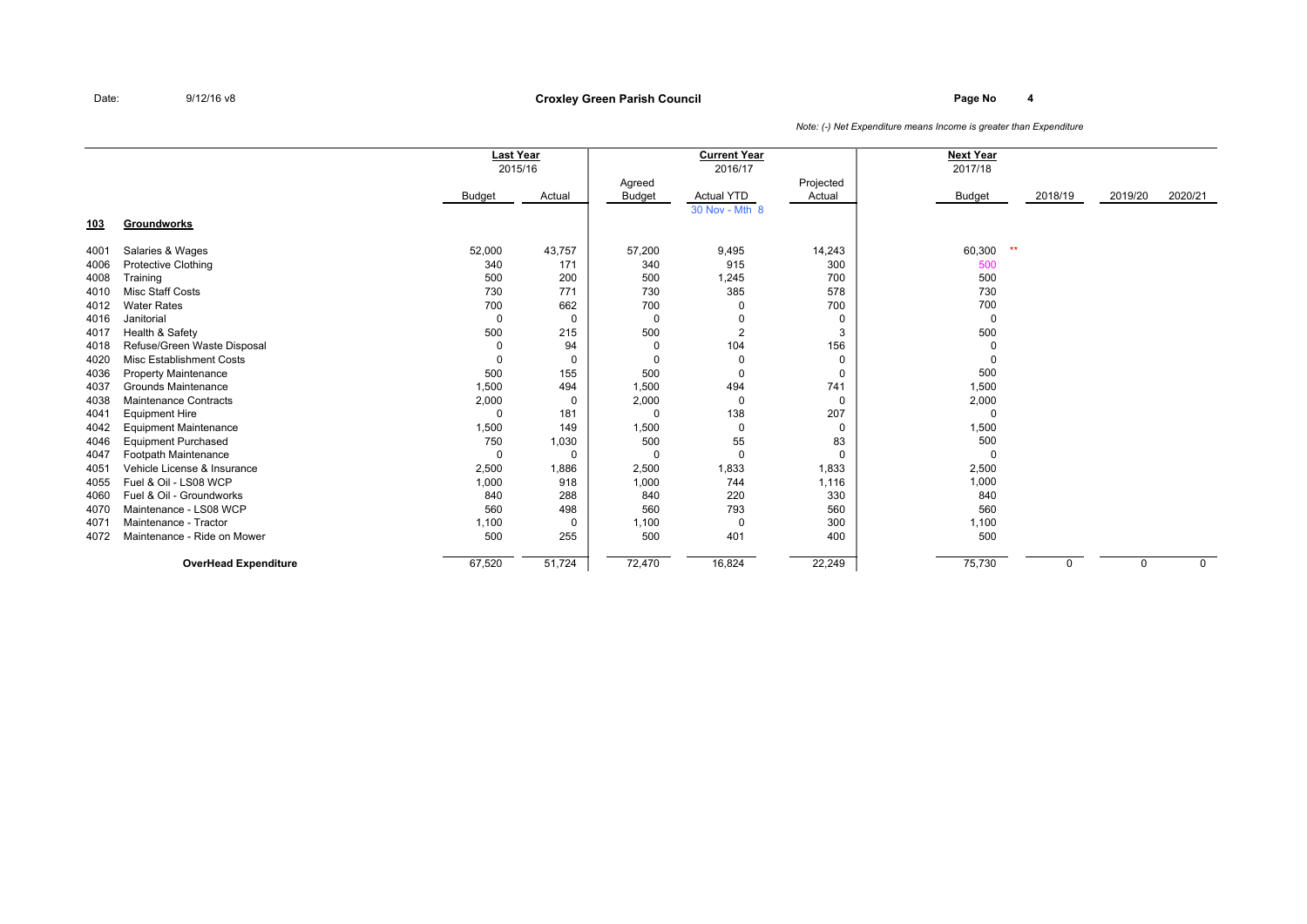**Page No <sup>5</sup> Croxley Green Parish Council**

| <b>Last Year</b><br><b>Current Year</b><br><b>Next Year</b><br>2017/18<br>2016/17<br>2015/16<br>Projected<br>Agreed<br>2019/20<br>Budget<br>2018/19<br>Actual<br><b>Budget</b><br><b>Actual YTD</b><br>Actual<br>Budget<br>30 Nov - Mth 8<br>$\mathbf 0$<br>Agency Income - HCC Mtce<br>0<br>1061<br>0<br>0<br>0<br>$\mathbf 0$<br>Agency Income - TRDC Mtce<br>1062<br>0<br>0<br>0<br>0<br>Miscellaneous Income<br>$\mathbf 0$<br>0<br>1080<br>0<br>$\mathbf 0$<br>0 |  |  |  |  |  |              |
|-----------------------------------------------------------------------------------------------------------------------------------------------------------------------------------------------------------------------------------------------------------------------------------------------------------------------------------------------------------------------------------------------------------------------------------------------------------------------|--|--|--|--|--|--------------|
|                                                                                                                                                                                                                                                                                                                                                                                                                                                                       |  |  |  |  |  |              |
|                                                                                                                                                                                                                                                                                                                                                                                                                                                                       |  |  |  |  |  |              |
|                                                                                                                                                                                                                                                                                                                                                                                                                                                                       |  |  |  |  |  |              |
|                                                                                                                                                                                                                                                                                                                                                                                                                                                                       |  |  |  |  |  | 2020/21      |
|                                                                                                                                                                                                                                                                                                                                                                                                                                                                       |  |  |  |  |  |              |
|                                                                                                                                                                                                                                                                                                                                                                                                                                                                       |  |  |  |  |  |              |
|                                                                                                                                                                                                                                                                                                                                                                                                                                                                       |  |  |  |  |  |              |
|                                                                                                                                                                                                                                                                                                                                                                                                                                                                       |  |  |  |  |  |              |
|                                                                                                                                                                                                                                                                                                                                                                                                                                                                       |  |  |  |  |  |              |
|                                                                                                                                                                                                                                                                                                                                                                                                                                                                       |  |  |  |  |  |              |
|                                                                                                                                                                                                                                                                                                                                                                                                                                                                       |  |  |  |  |  |              |
|                                                                                                                                                                                                                                                                                                                                                                                                                                                                       |  |  |  |  |  |              |
|                                                                                                                                                                                                                                                                                                                                                                                                                                                                       |  |  |  |  |  |              |
|                                                                                                                                                                                                                                                                                                                                                                                                                                                                       |  |  |  |  |  |              |
| <b>Total Income</b><br>0<br>0<br>0<br>$\Omega$                                                                                                                                                                                                                                                                                                                                                                                                                        |  |  |  |  |  | $\mathbf{0}$ |
|                                                                                                                                                                                                                                                                                                                                                                                                                                                                       |  |  |  |  |  |              |
| 22,249<br>51,724<br>72,470<br>16,824<br>75,730<br>103<br>67,520<br>0<br>0<br><b>Net Expenditure</b>                                                                                                                                                                                                                                                                                                                                                                   |  |  |  |  |  | $\mathbf 0$  |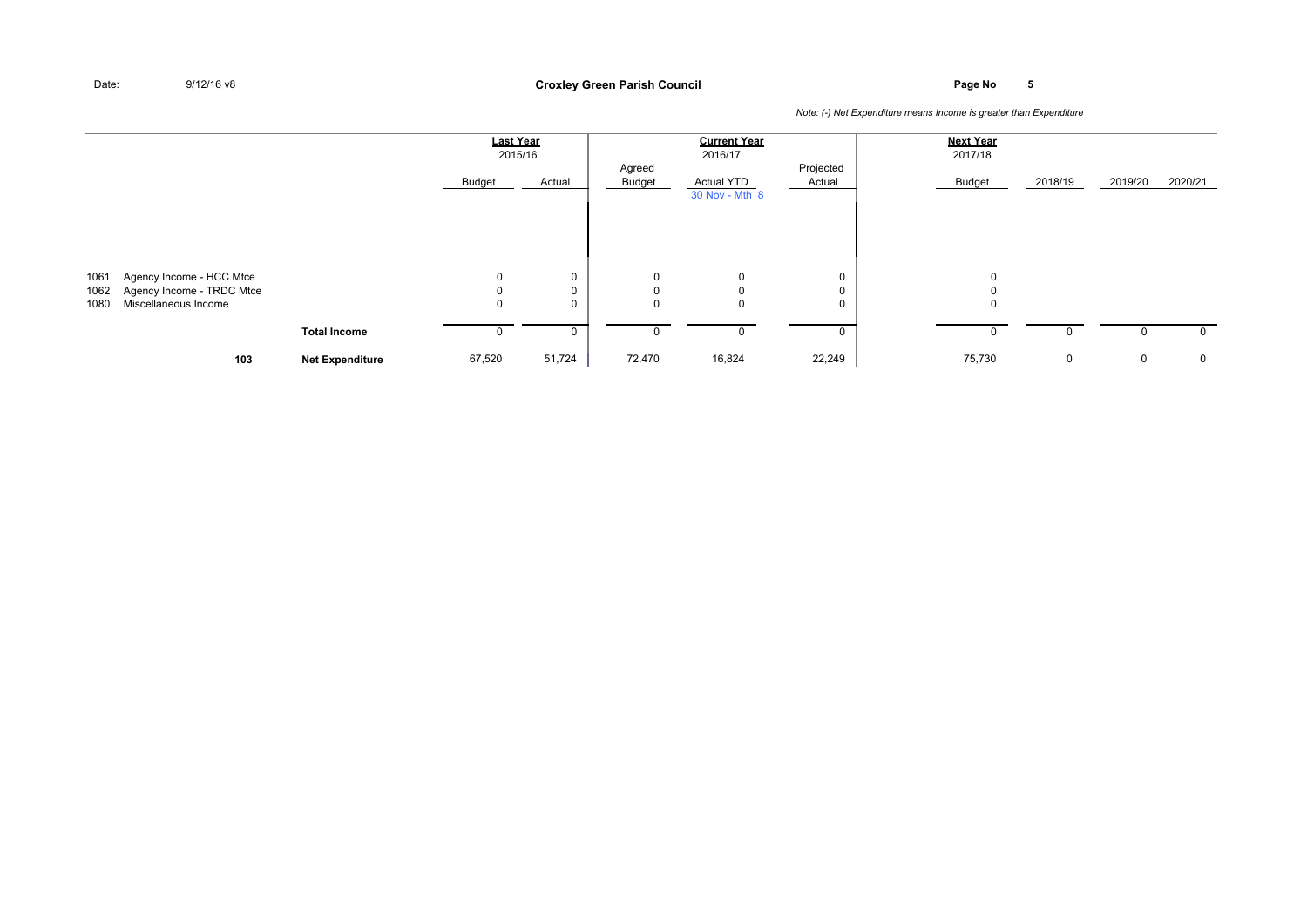**Page No <sup>6</sup> Croxley Green Parish Council**

|              |                                                          |                        | Last Year<br>2015/16    |                      |                      | <b>Current Year</b><br>2016/17 |                      | <b>Next Year</b><br>2017/18 |              |             |             |
|--------------|----------------------------------------------------------|------------------------|-------------------------|----------------------|----------------------|--------------------------------|----------------------|-----------------------------|--------------|-------------|-------------|
|              |                                                          |                        | <b>Budget</b>           | Actual               | Agreed<br>Budget     | Actual YTD                     | Projected<br>Actual  | <b>Budget</b>               | 2018/19      | 2019/20     | 2020/21     |
| 107          | <b>Grants (incl S137/S145)</b>                           |                        |                         |                      |                      | 30 Nov - Mth 8                 |                      |                             |              |             |             |
| 4200         | <b>Councils Charity Expenditure</b>                      |                        | 3,000                   | 3,297                | 3,000                | $\mathbf 0$                    | 3,000                | 3,000                       |              |             |             |
| 4260         | Community/Village Hall Grant                             |                        | 8,425                   | 8,425                | 8,988                | 8,988                          | 8,988                | 8,988                       |              |             |             |
| 4711         | Grants:<br>S137 etc - General                            |                        | 1,500                   | 807                  | 1,500                | 1,663                          | $-1,314$             | 1,500                       |              |             |             |
|              | Stained Glass Window or Doors at All Saints Church       |                        | 5,000                   | 0                    | 5,000                | 0                              | $\mathbf 0$          | 5,000                       |              |             |             |
|              | Tfr from Reserves                                        |                        | $\pmb{0}$               |                      | $-5,000$             |                                | $\mathbf 0$          | $-5,000$                    |              |             |             |
|              | <b>OverHead Expenditure</b>                              |                        | 17,925                  | 12,529               | 13,488               | 10,651                         | 10,674               | 13,488                      | $\Omega$     | $\mathbf 0$ | $\mathbf 0$ |
| 1077<br>1200 | <b>Grants Received</b><br><b>Councils Charity Income</b> |                        | $\mathbf 0$<br>3,000    | $\mathbf 0$<br>3,682 | $\mathbf 0$<br>3,000 | $\mathbf 0$<br>1,427           | $\mathbf 0$<br>3,000 | $\mathbf 0$<br>3,000        |              |             |             |
|              |                                                          | <b>Total Income</b>    | 3,000                   | 3,682                | 3,000                | 1,427                          | 3,000                | 3,000                       | $\mathbf 0$  | $\mathbf 0$ | $\mathbf 0$ |
|              | 107                                                      | <b>Net Expenditure</b> | 14,925                  | 8,847                | 10,488               | 9,224                          | 7,674                | 10,488                      | $\mathbf 0$  | $\mathbf 0$ | $\mathbf 0$ |
| <u>150</u>   | <b>Community/Village Hall</b>                            |                        |                         |                      |                      |                                |                      |                             |              |             |             |
|              | Works                                                    |                        | $\pmb{0}$               | $\mathbf 0$          | $\mathbf 0$          | $\mathsf 0$                    | $\mathbf 0$          | $\mathbf 0$                 | $\mathbf 0$  | $\mathbf 0$ | $\mathbf 0$ |
|              | Tfr from Reserves                                        |                        | $\pmb{0}$               | 0                    | $\mathsf 0$          | $\mathsf 0$                    | $\mathbf 0$          | $\mathbf 0$                 | $\mathsf{O}$ | $\mathbf 0$ | $\mathbf 0$ |
|              | <b>OverHead Expenditure</b>                              |                        | $\mathsf{O}\phantom{0}$ | $\mathbf 0$          | $\mathbf 0$          | $\overline{0}$                 | $\mathbf 0$          | $\mathbf 0$                 | $\mathbf 0$  | $\mathbf 0$ | $\mathbf 0$ |
|              |                                                          |                        | $\mathbf 0$             | $\mathbf 0$          | $\mathbf 0$          | $\mathbf 0$                    | $\mathbf 0$          | $\mathbf 0$                 |              |             |             |
|              |                                                          | <b>Total Income</b>    | $\mathsf{O}$            | 0                    | $\mathbf 0$          | $\mathbf 0$                    | $\mathbf 0$          | $\mathbf 0$                 | $\mathbf 0$  | $\mathbf 0$ | $\mathbf 0$ |
|              | 150                                                      | <b>Net Expenditure</b> | $\pmb{0}$               | 0                    | $\mathsf 0$          | 0                              | $\mathsf 0$          | $\mathsf 0$                 | $\pmb{0}$    | $\mathbf 0$ | $\pmb{0}$   |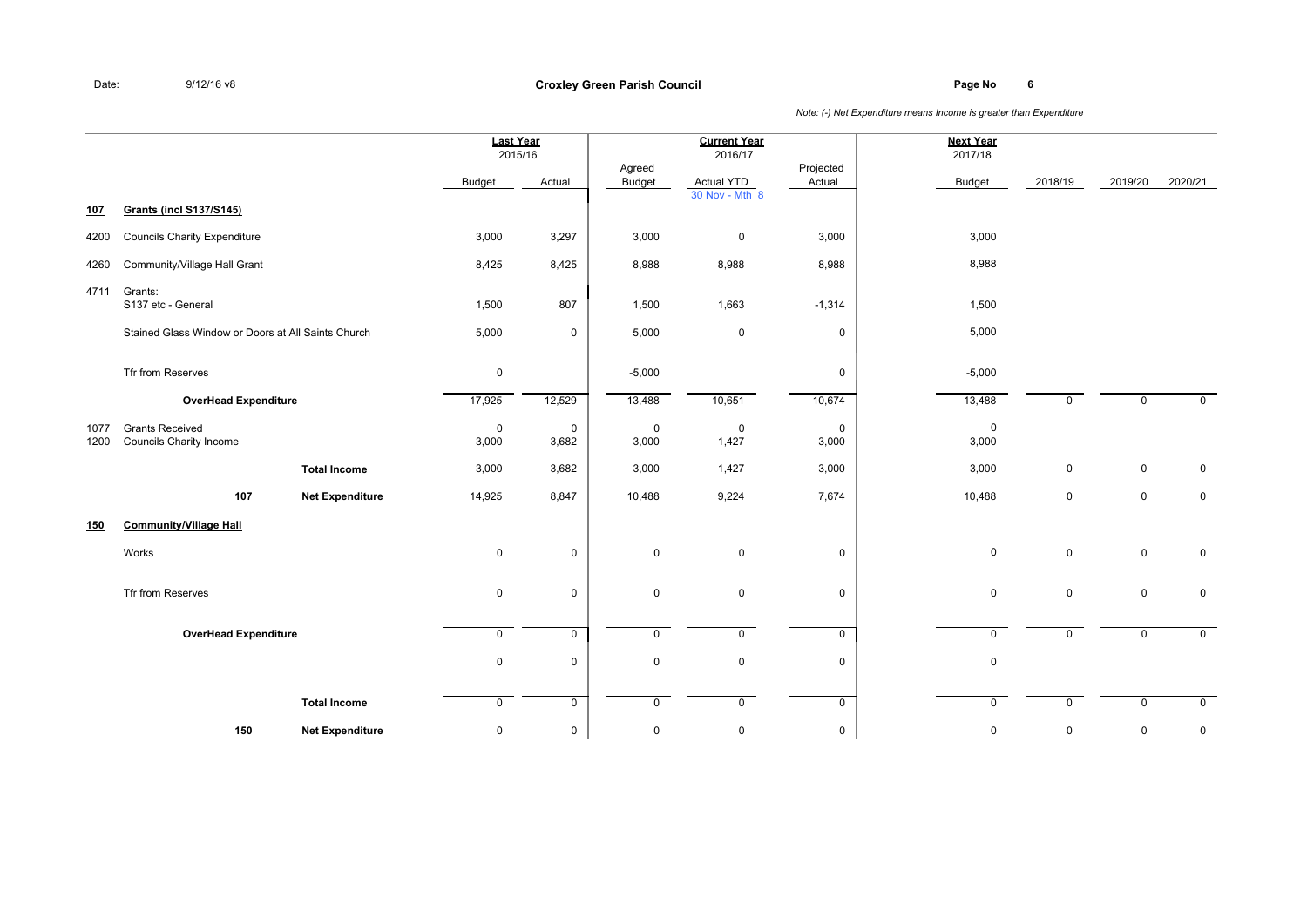## **Page No <sup>7</sup> Croxley Green Parish Council**

|            |                                                       |        | <b>Last Year</b> | 2015/16        |                         | <b>Current Year</b><br>2016/17 |                     | <b>Next Year</b><br>2017/18 |             |             |             |
|------------|-------------------------------------------------------|--------|------------------|----------------|-------------------------|--------------------------------|---------------------|-----------------------------|-------------|-------------|-------------|
|            |                                                       |        | <b>Budget</b>    | Actual         | Agreed<br><b>Budget</b> | <b>Actual YTD</b>              | Projected<br>Actual | <b>Budget</b>               | 2018/19     | 2019/20     | 2020/21     |
| <u>199</u> | F & A Capital & Projects                              |        |                  |                |                         | 30 Nov - Mth 8                 |                     |                             |             |             |             |
| 4175       | Sale of Assets                                        |        | $\mathbf 0$      | $\mathbf 0$    | $\mathbf 0$             | 0                              | $\mathbf 0$         | $\mathbf 0$                 |             |             |             |
| 4823       | Tfr to Vehicle Repl Fund                              |        | 4,000            | 4,000          | 4,000                   | $\Omega$                       | 4,000               | 4,000                       |             |             |             |
| 4824       | Tfr to Equipt Repl Fund                               |        | 3,000            | 3,000          | 3,000                   |                                | 3,000               | 3,000                       |             |             |             |
| 4873       | Tfr from Vehicle Repl Fund                            |        | $\Omega$         | $\mathbf 0$    | $\Omega$                |                                | $\Omega$            | $\Omega$                    |             |             |             |
| 4874       | Tfr from Equipt Repl Fund                             |        | $\Omega$         | $\overline{0}$ | $\Omega$                |                                | $\Omega$            |                             |             |             |             |
| 4901       | CAP F & A - Eqpt Purchase:-                           |        | 0                | $\mathbf 0$    | $\Omega$                | O                              | 0                   |                             |             |             |             |
|            | c4046/1Replacement gazebo (£555)                      |        | 490              | c4046/103      | $\Omega$                | 0                              | $\mathbf 0$         | $\Omega$                    |             |             |             |
|            | c4046/1Four folding tables (£157)                     |        | 160              | c4046/103      | $\Omega$                | O                              | $\Omega$            | $\Omega$                    |             |             |             |
|            | c4027/1Virtual Notice Board (updated web site £3,400) |        | 0                | c4027/101      | $\Omega$                | $\Omega$                       | $\Omega$            | $\Omega$                    |             |             |             |
|            | <b>Annual Civic Award</b>                             |        | $\Omega$         |                | 200                     | $\Omega$                       | 200                 | 200                         |             |             |             |
|            | Purchase of printed tablecloths                       |        |                  |                |                         |                                |                     | 190                         |             |             |             |
|            |                                                       |        |                  |                |                         | 0                              |                     |                             |             |             |             |
|            | Depot Extension (Plans)                               |        | 3,000            | 0              | 3,000                   | $\Omega$                       | 0                   | 3,000                       |             |             | 15,000      |
|            | Trf from Reserves (Depot Extension Plans)             |        | $-3,000$         | $\mathbf 0$    | $-3,000$                | n                              | 0                   | $-3,000$                    |             |             |             |
|            | Depot Extension                                       |        | $\Omega$         | $\mathbf 0$    | $\Omega$                |                                | $\Omega$            | $\Omega$                    |             | 15,000      |             |
| 4903       | CAP F&A New Village Centre                            |        | $\Omega$         | $\mathbf 0$    | $\Omega$                | $\Omega$                       | $\Omega$            |                             |             |             |             |
| 4963       | PCSO Funding                                          |        | 28,500           | 28,500         | 28,500                  | 14,250                         | 28,500              | 28,500                      |             |             |             |
|            |                                                       |        | $\Omega$         |                | $\Omega$                |                                |                     | $\Omega$                    |             |             |             |
|            | <b>OverHead Expenditure</b>                           |        | 36,150           | 35,500         | 35,700                  | 14,250                         | 35,700              | 35,890                      | $\Omega$    | 15,000      | 15,000      |
|            | 199<br><b>Net Expenditure</b>                         |        | 36,150           | 35,500         | 35,700                  | 14,250                         | 35,700              | 35,890                      | $\mathbf 0$ | 15,000      | 15,000      |
| 1080       | Miscellaneous Income                                  |        | $\mathbf 0$      | 100            | $\mathbf 0$             |                                |                     | 0                           | $\mathbf 0$ | $\mathbf 0$ | $\mathbf 0$ |
|            | Finance & Administration - Expenditure                |        | 234,372          | 215,166        | 249,138                 | 92,939                         | 144,397             | 240,888                     | 1,250       | 16,250      | 16,250      |
|            |                                                       | Income | 286,232          | 285,555        | 292,938                 | 289,721                        | 291,308             | 300,999                     | 10          | 10          | 10          |
|            | <b>Net Expenditure</b>                                |        | $-51,860$        | $-70,389$      | $-43,800$               | $-196,782$                     | $-146,911$          | $-60,111$                   | 1,240       | 16,240      | 16,240      |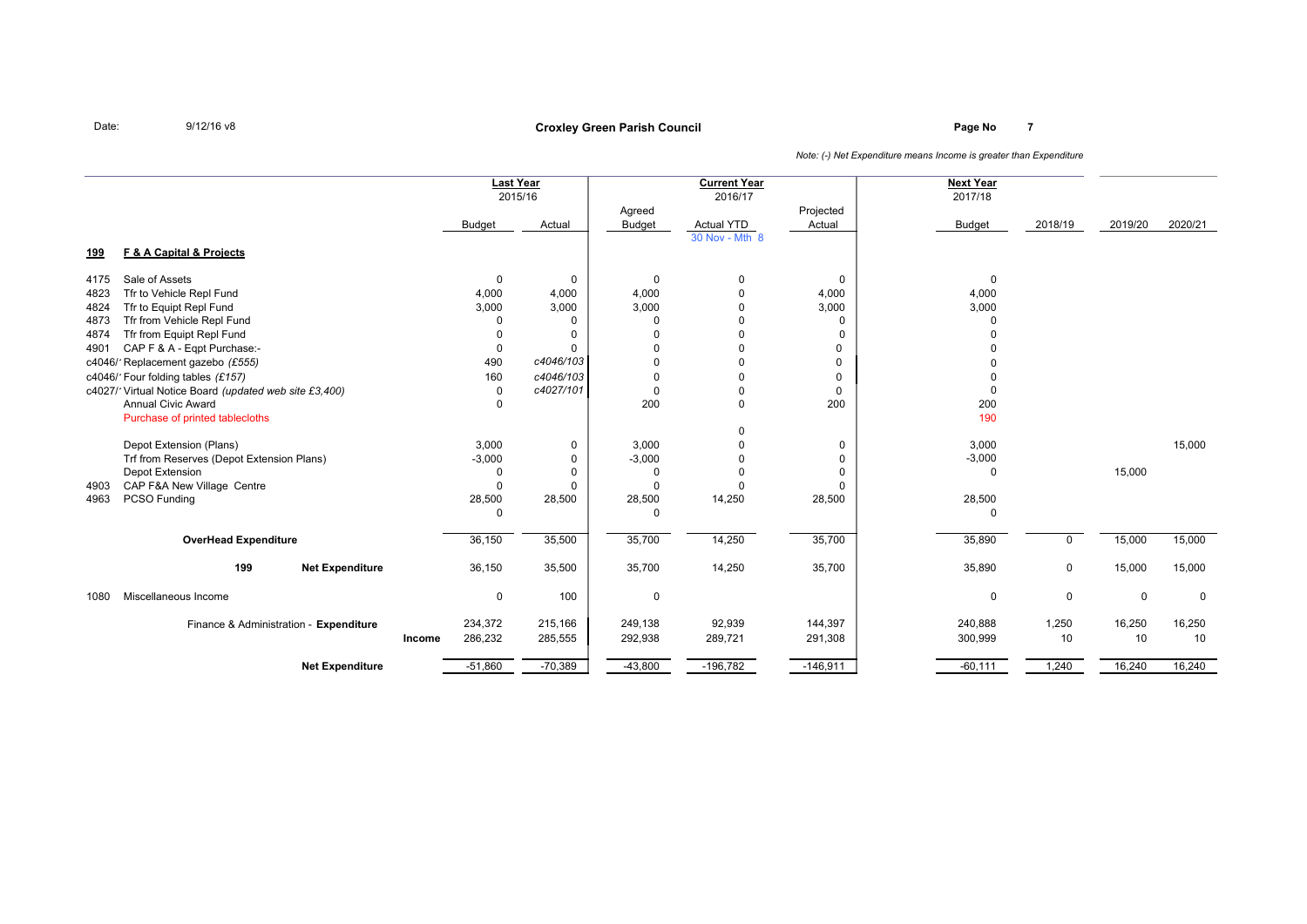**Page No <sup>8</sup> Croxley Green Parish Council**

|      |                                  |                        | <b>Last Year</b><br>2016/17 |        |                  | <b>Current Year</b><br>2016/17 |                     | <b>Next Year</b><br>2017/18 |         |             |         |
|------|----------------------------------|------------------------|-----------------------------|--------|------------------|--------------------------------|---------------------|-----------------------------|---------|-------------|---------|
|      |                                  |                        | Budget                      | Actual | Agreed<br>Budget | Actual YTD<br>30 Nov - Mth 8   | Projected<br>Actual | Budget                      | 2018/19 | 2019/20     | 2020/21 |
|      | <b>Environment &amp; Amenity</b> |                        |                             |        |                  |                                |                     |                             |         |             |         |
| 202  | <b>The Green</b>                 |                        |                             |        |                  |                                |                     |                             |         |             |         |
| 4042 | <b>Equipment Maintenance</b>     |                        | 0                           | 0      | 0                | 0                              | 0                   | 0                           | 0       | $\mathbf 0$ | 0       |
|      | Fly tipping                      |                        |                             |        | 500              |                                |                     | 500                         | 500     | 500         | 500     |
|      |                                  |                        |                             |        |                  |                                |                     |                             |         |             |         |
|      | <b>OverHead Expenditure</b>      |                        |                             |        | 500              |                                | 0                   | 500                         | 500     | 500         | 500     |
|      | 202                              | <b>Net Expenditure</b> | 0                           | 0      | 500              | 0                              | 0                   | 500                         | 500     | 500         | 500     |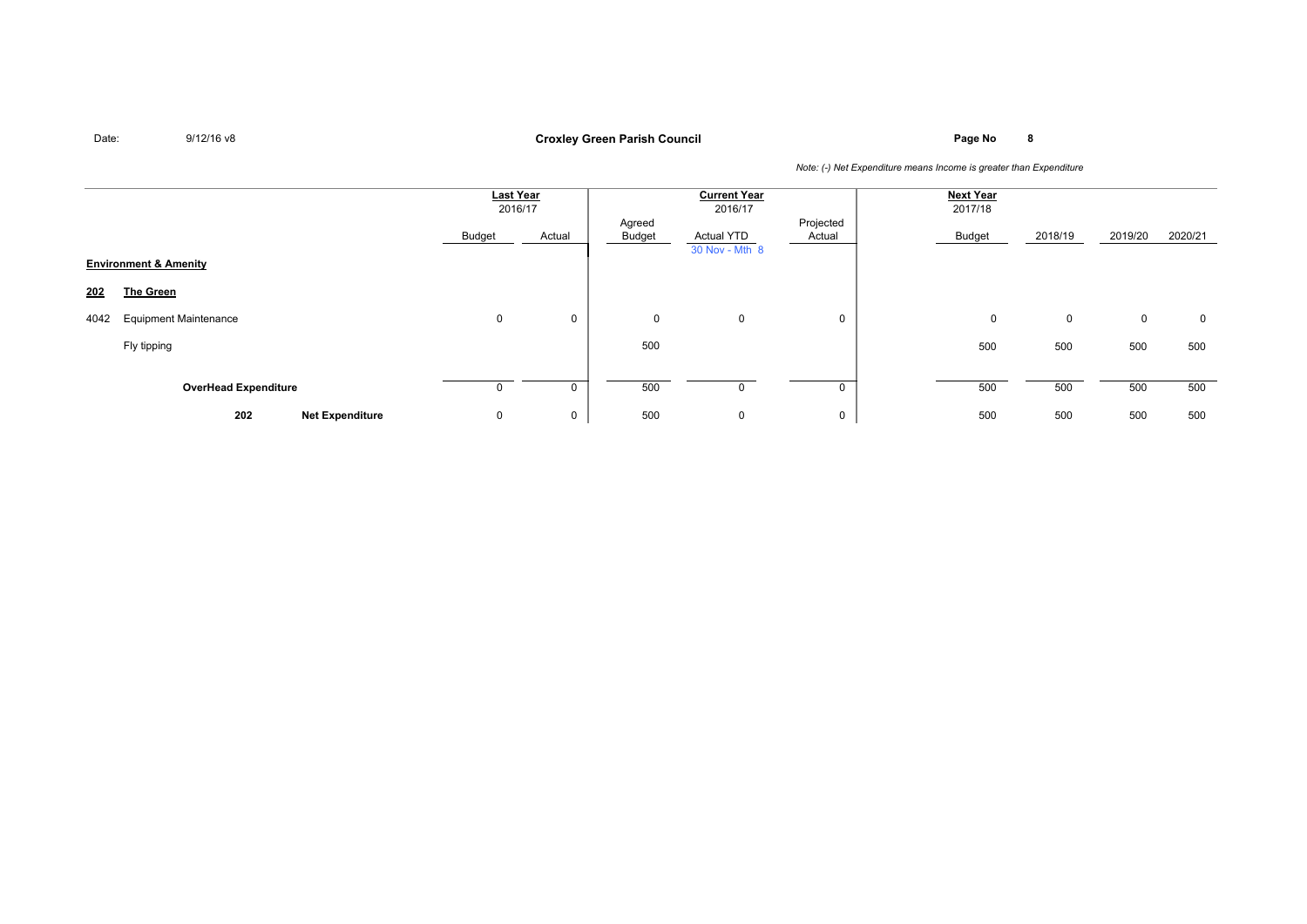## **Page No <sup>9</sup> Croxley Green Parish Council**

|      |                                                          |                        | <b>Last Year</b><br>2015/16 |                         | <b>Current Year</b><br>2016/17 |                     | <b>Next Year</b><br>2017/18 |          |          |             |
|------|----------------------------------------------------------|------------------------|-----------------------------|-------------------------|--------------------------------|---------------------|-----------------------------|----------|----------|-------------|
|      |                                                          | Budget                 | Actual                      | Agreed<br><b>Budget</b> | <b>Actual YTD</b>              | Projected<br>Actual | Budget                      | 2018/19  | 2019/20  | 2020/21     |
| 203  | Open Spaces & Trees                                      |                        |                             |                         | 30 Nov - Mth 8                 |                     |                             |          |          |             |
| 4037 | Grounds Maintenance                                      | 0                      | 0                           |                         | 0                              | $\mathbf 0$         | $\Omega$                    | $\Omega$ | 0        | $\mathbf 0$ |
| 4038 | <b>Maintenance Contracts</b>                             | $\Omega$               | 0                           | $\Omega$                |                                | 0                   | $\Omega$                    | $\Omega$ | $\Omega$ |             |
| 4048 | Plants, Shrubs & Trees - General                         | 500                    | $\mathbf{0}$                | 500                     | 0                              | $\Omega$            | 500                         | 500      | 500      | 500         |
| 4049 | Dog Hygiene                                              | 10,000                 | 13,064                      | 10,000                  | 5,129                          | 10,000              | 14,000                      | 10,000   | 10,000   | 10,000      |
|      | £4,146<br>- Disposal                                     | $\rightarrow$ At mth x |                             |                         |                                |                     |                             |          |          |             |
|      | £1,064<br>- Bags                                         | $\rightarrow$ At mth x |                             |                         |                                |                     |                             |          |          |             |
|      | Purchase of 4x dogs Waste bin dispensers                 | $\mathbf{0}$           | 0                           | $\Omega$                | $\mathbf{0}$                   | $\mathbf{0}$        | 591                         | 591      | 591      |             |
| 4699 | <b>Stones Orchard Fund</b><br>- Hedging                  | 1,000                  |                             | 1,500                   |                                | $\Omega$            | 1,500                       | 500      |          |             |
|      | - Hedge Consult                                          | 500                    |                             | $\Omega$                |                                | $\Omega$            | $\Omega$                    |          |          |             |
|      | - Trees                                                  |                        |                             |                         |                                | $\Omega$            |                             |          |          |             |
|      | - Projects                                               | 1,000                  | 71                          | 1,000                   |                                | $\Omega$            | 1,000                       | 1,000    | 1,000    | 1,000       |
|      | From Reserves to Stones Orchard Fund                     |                        | 2,429                       | $-1,000$                |                                | $\Omega$            | $-1,000$                    |          |          |             |
|      | From Reserves (ex Plants. Shrubs & Trees - General 2014) | $-500$                 |                             | $-500$                  |                                | $\Omega$            | $-500$                      |          |          |             |
|      | From Reserves (ex Hedging 2014)                          | $-1000$                |                             | $-1000$                 | 0                              | $\Omega$            | $-1,000$                    | $-1000$  | $-1000$  |             |
|      | <b>OverHead Expenditure</b>                              | 11,500                 | 15,564                      | 10,500                  | 5,129                          | 10,000              | 15,091                      | 11,591   | 11,091   | 11,500      |
| 1077 | <b>Grants Received</b>                                   | $\mathbf 0$            | 0                           | $\Omega$                | 0                              | $\mathbf 0$         | $\mathbf 0$                 | $\Omega$ | 0        | 0           |
| 1084 | Dog Bag Donations                                        |                        |                             | 200                     |                                |                     | 200                         |          |          |             |
|      | <b>Total Income</b>                                      | $\mathbf 0$            | 0                           | 200                     | $\Omega$                       | $\mathbf{0}$        | 200                         |          | $\Omega$ | $\Omega$    |
|      | 203<br><b>Net Expenditure</b>                            | 11,500                 | 15,564                      | 10,300                  | 5,129                          | 10,000              | 14,891                      | 11,591   | 11,091   | 11,500      |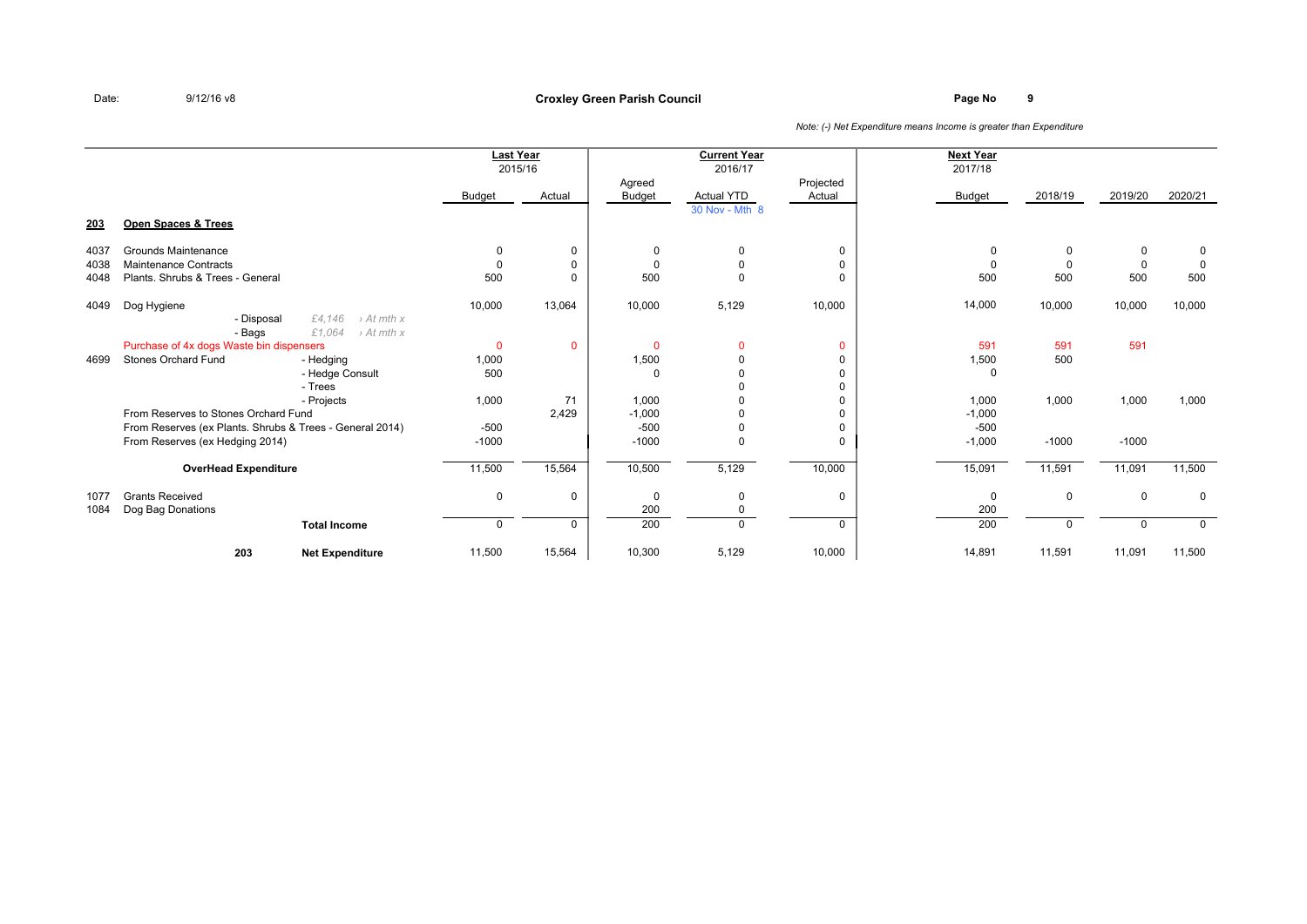**Page No <sup>10</sup> Croxley Green Parish Council**

|      |                                      | <b>Last Year</b><br>2015/16 |             |                  | <b>Current Year</b><br>2016/17 |                     | <b>Next Year</b><br>2017/18 |             |             |             |
|------|--------------------------------------|-----------------------------|-------------|------------------|--------------------------------|---------------------|-----------------------------|-------------|-------------|-------------|
|      |                                      | Budget                      | Actual      | Agreed<br>Budget | <b>Actual YTD</b>              | Projected<br>Actual | Budget                      | 2018/19     | 2019/20     | 2020/21     |
| 211  | <b>Events/Projects</b>               |                             |             |                  | 30 Nov - Mth 8                 |                     |                             |             |             |             |
| 4601 | <b>Garden Competition</b>            | $\mathbf 0$                 | $\mathbf 0$ | $\pmb{0}$        | $\Omega$                       | 0                   | $\mathbf 0$                 |             |             |             |
| 4602 | <b>Quiz Night</b>                    | 50                          | 0           | 50               | $\Omega$                       | 50                  | 250                         |             |             |             |
| 4604 | Campaigns & Comps.                   | $\mathbf 0$                 | $\mathbf 0$ | $\Omega$         | $\Omega$                       | $\mathbf 0$         | $\Omega$                    |             |             |             |
| 4605 | Christmas Lights                     | 9,500                       | 10,372      | 8,500            | 7,622                          | 8,900               | 8,500                       |             |             |             |
| 4610 | Fireworks on Green                   | 5,000                       | 5,317       | 5,000            | $\mathbf 0$                    | 5,000               | 5,000                       |             |             |             |
| 4611 | Senior Citizens Seaside/Outing       | 1,200                       | 1,100       | 1,200            | 1,050                          | 1,050               | 1,200                       | 1,200       | 1,200       |             |
| 4615 | Library Xmas Tree (External)         | 500                         | 541         | 500              | 541                            | 500                 | 550                         |             |             |             |
| 4616 | Picnic in the Park                   | 500                         | 0           | $\mathbf 0$      | $\Omega$                       | 0                   | $\mathbf 0$                 | 0           | 0           |             |
| 4617 | Wassail                              | 150                         | $\mathbf 0$ | 150              | $\Omega$                       | 50                  | 50                          | 50          | 50          |             |
| 4618 | Dog Show                             | 200                         | 50          | 200              | $\Omega$                       | 50                  | 50                          | 50          | 50          |             |
| 4619 | <b>Local Travel Map</b>              | 1,000                       | 1,000       | 1,000            | $\Omega$                       | $\mathbf 0$         | 1,000                       |             |             |             |
| 4620 | <b>Bird Boxes</b>                    | 150                         | 0           | 150              | 0                              | 150                 | 150                         | 150         | 150         |             |
| 4621 | Ponds                                | $\Omega$                    | 0           | 0                | $-680$                         | $-680$              | $\mathbf 0$                 |             |             |             |
| 4623 | Remembrance Day -Brass Band          | $\Omega$                    | $\mathbf 0$ | 250              | 300                            | 250                 | 300                         | 250         | 250         |             |
| 4622 | Poppies on The Green                 | 230                         | 230         | 250              | 250                            | 230                 | 250                         | 150         |             |             |
| 4700 | Projects (Brass Band WW1)            |                             |             |                  | 0                              | $\mathbf 0$         |                             |             |             |             |
|      | The Great Pram Race                  |                             |             | 500              | $\mathbf 0$                    | 0                   | 500                         | 500         | 500         |             |
|      | <b>Bird Box Camera</b>               |                             |             |                  |                                |                     | 100                         |             |             |             |
|      | <b>Tfr from Reserves</b>             | 0                           | 0           | 0                | $\mathbf 0$                    | 0                   | 0                           |             |             |             |
| 4877 |                                      |                             |             |                  |                                |                     |                             |             |             |             |
| 4878 | Tfr from Reserves (Local Travel Map) | $-1,000$                    |             | $-1,000$         | $\mathbf 0$                    | 0                   | $-1,000$<br>$-500$          |             |             |             |
|      | Tfr from Reserves (Great Pram Race)  |                             |             |                  |                                |                     |                             |             |             |             |
|      | <b>OverHead Expenditure</b>          | 17,480                      | 18,610      | 16,750           | 9,083                          | 15,550              | 16,400                      | 2,350       | 2,200       | $\mathbf 0$ |
| 1077 | <b>Grants and Donatons Received</b>  | 0                           |             | 0                | 2,915                          | 0                   | 0                           |             |             |             |
|      | 1078(2! Flowers for Croxley Income   | 0                           |             | $\mathbf 0$      | $\Omega$                       | 0                   | $\mathbf 0$                 | $\mathbf 0$ | 0           | $\mathbf 0$ |
|      | 1079(2! Play Area Income             | $\Omega$                    |             | $\mathbf 0$      | $\mathbf 0$                    | 0                   | $\mathbf 0$                 |             |             |             |
|      | 1080(2! Miscellaneous Income         | $\Omega$                    |             | $\mathbf 0$      | $\Omega$                       | 0                   | 0                           |             |             |             |
|      |                                      |                             |             |                  |                                |                     |                             |             |             |             |
|      | <b>Total Income</b>                  | $\mathbf 0$                 | $\mathbf 0$ | $\mathsf{O}$     | 2,915                          | 0                   | 0                           | $\mathbf 0$ | $\mathbf 0$ | $\mathbf 0$ |
|      | 211<br><b>Net Expenditure</b>        | 17,480                      | 18,610      | 16,750           | 6,168                          | 15,550              | 16,400                      | 2,350       | 2,200       | $\pmb{0}$   |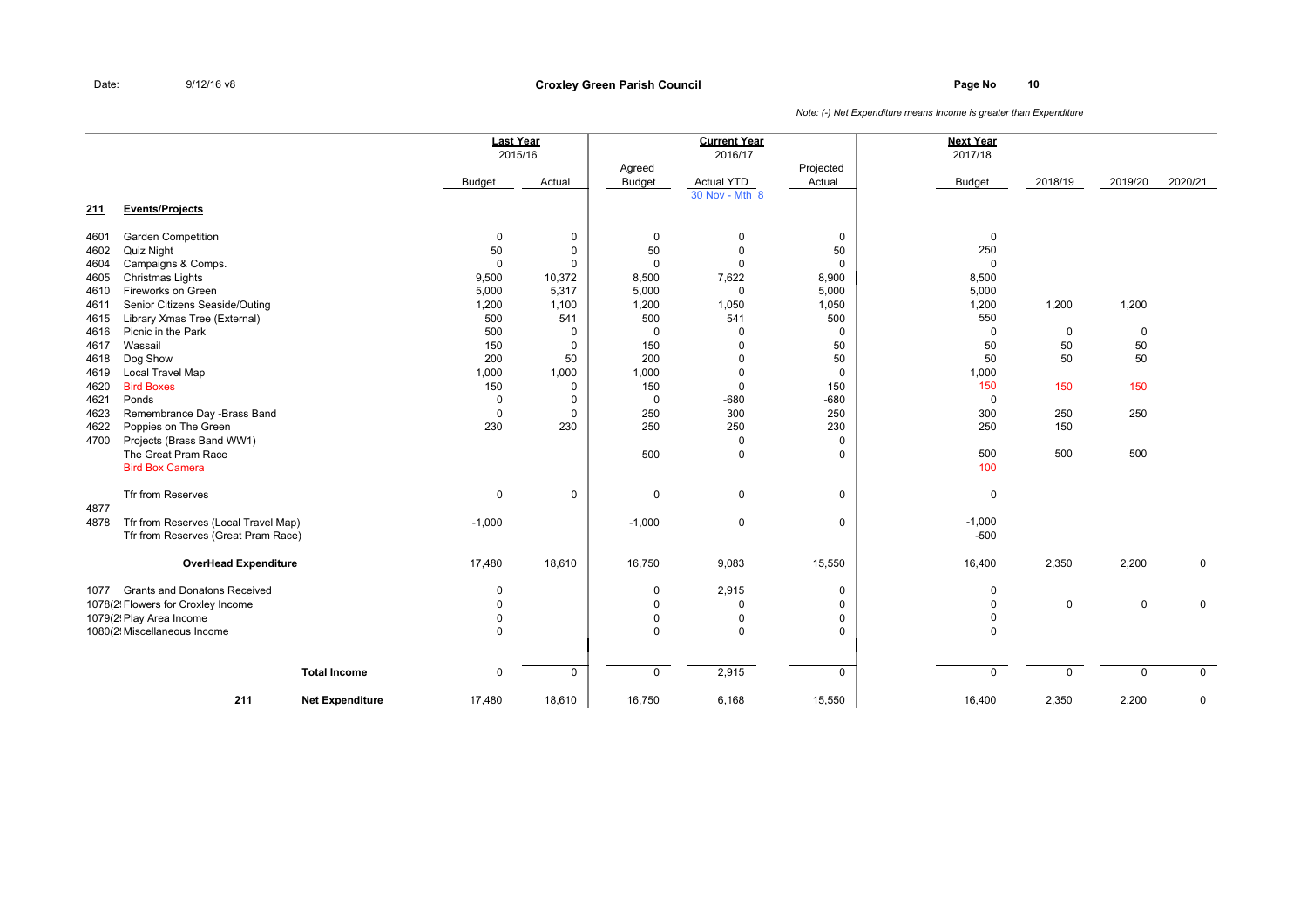**Page No <sup>11</sup> Croxley Green Parish Council**

|                      |                                                                      | <b>Last Year</b><br>2015/16 |             |                  | <b>Current Year</b><br>2016/17      |                     | <b>Next Year</b><br>2017/18 |         |             |              |
|----------------------|----------------------------------------------------------------------|-----------------------------|-------------|------------------|-------------------------------------|---------------------|-----------------------------|---------|-------------|--------------|
|                      |                                                                      | Budget                      | Actual      | Agreed<br>Budget | <b>Actual YTD</b><br>30 Nov - Mth 8 | Projected<br>Actual | Budget                      | 2018/19 | 2019/20     | 2020/21      |
| <u> 221</u>          | <u>MSC</u>                                                           |                             |             |                  |                                     |                     |                             |         |             |              |
| 4042<br>4830<br>4880 | <b>Equipment Maintenance</b><br>Tfr to MSC Fund<br>Tfr from MSC Fund | 1000<br>0                   | 1,000       | 1000             | $\Omega$                            | 0<br>0<br>0         | 1,000<br>υ                  |         |             |              |
|                      | <b>OverHead Expenditure</b>                                          | 1,000                       | 1,000       | 1,000            |                                     | 0                   | 1,000                       |         |             | 0            |
| 1063                 | MSC 2/3 TRDC Contribution to Repairs                                 | 0                           | $\mathbf 0$ | $\Omega$         | $\mathbf 0$                         | 0                   | 0                           | 0       | $\mathbf 0$ | $\mathbf{0}$ |
|                      | 221<br><b>Net Expenditure</b>                                        | 1,000                       | 1,000       | 1,000            | 0                                   | 0                   | 1,000                       | 0       | 0           | $\mathbf{0}$ |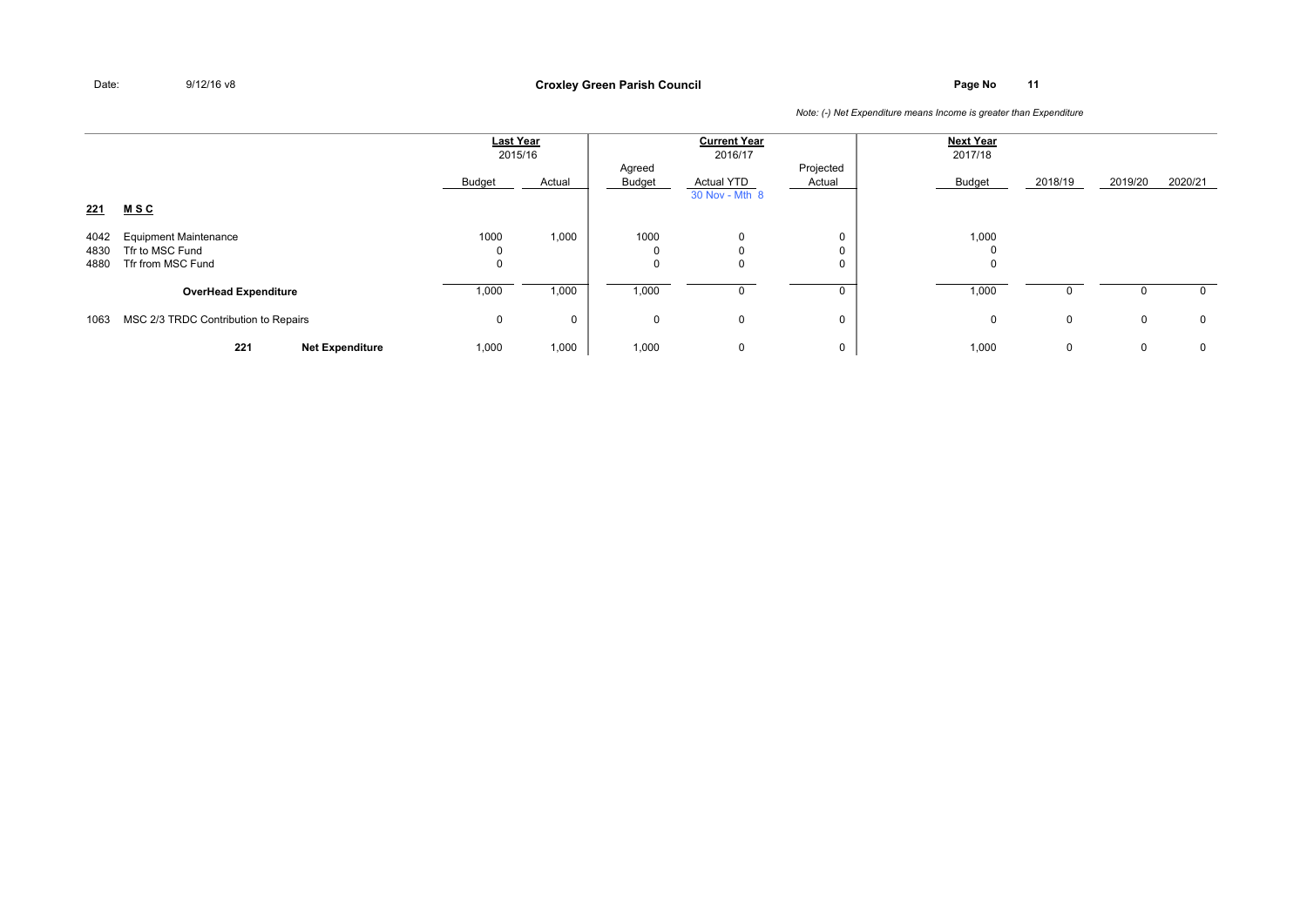|      |                                                |        | <b>Last Year</b><br>2015/16 |             |                         | <b>Current Year</b><br>2016/17 |                     | <b>Next Year</b><br>2017/18 |             |             |             |
|------|------------------------------------------------|--------|-----------------------------|-------------|-------------------------|--------------------------------|---------------------|-----------------------------|-------------|-------------|-------------|
|      |                                                |        | Budget                      | Actual      | Agreed<br><b>Budget</b> | <b>Actual YTD</b>              | Projected<br>Actual | <b>Budget</b>               | 2018/19     | 2019/20     | 2020/21     |
| 299  | <b>E &amp; A Capital &amp; Projects</b>        |        |                             |             |                         | 30 Nov - Mth 8                 |                     |                             |             |             |             |
| 4932 | <b>War Memorial</b>                            |        | 200                         | $\mathbf 0$ | 200                     | $\mathbf 0$                    | $\mathbf 0$         | 200                         |             |             |             |
| 4934 | Flowers in Croxley                             |        | 0                           | $\mathbf 0$ | $\mathbf 0$             | $\Omega$                       | $\mathbf 0$         | $\Omega$                    |             |             |             |
| 4935 | Project - Village Signs                        |        | $\Omega$                    | $\mathbf 0$ | $\Omega$                | $\Omega$                       | $\mathbf 0$         | $\Omega$                    |             |             |             |
| 4936 | School Gardening Clubs                         |        | $\Omega$                    | $\mathbf 0$ | $\Omega$                | $\Omega$                       | $\mathbf 0$         | $\Omega$                    |             |             |             |
| 4937 | Development of Play Areas                      |        | 5,000                       | 5,000       | $\Omega$                | $\Omega$                       | $\Omega$            | $\Omega$                    |             |             |             |
| 4938 | <b>Brown Bin Caddy Liners</b>                  |        | 180                         | 960         | 250                     | 320                            | 640                 | 650                         |             |             |             |
| 4970 | Stop Parking on Green Initiative               |        | 0                           | $\mathbf 0$ | $\Omega$                | $\mathbf 0$                    | $\mathbf 0$         | $\Omega$                    |             |             |             |
| 4961 | Commemorative Plaques on oak trees             |        | 1,460                       | 1,460       | 1,460                   | $\Omega$                       | $\mathbf 0$         | 1,460                       |             |             |             |
| 4969 | Canal Adoption Scheme/Towing Path works        |        | 500                         | $\mathbf 0$ | 400                     | $\Omega$                       | 100                 | 400                         | 400         | 400         |             |
| 4940 | <b>Local Market</b>                            |        | 300                         | 471         | 300                     | 21                             | 300                 | 300                         | 300         | 300         |             |
| 4933 | Information Board - Stones Orchard             |        | 1,000                       | 1,000       | 1,000                   | $\Omega$                       | $\mathbf 0$         | 1,000                       |             |             |             |
| 4972 | WW2 VE/VJ Commemorative Service                |        | 0                           | 250         | $\Omega$                | $\mathbf 0$                    | $\mathbf 0$         | $\Omega$                    |             |             |             |
|      | Defribrillators - new                          |        |                             |             | 1,500                   | 3,649                          | 1,300               | 4,270                       |             |             |             |
|      | Defribrillators - Maintenance                  |        |                             |             | 500                     | 477                            | 500                 | 500                         | 500         | 500         |             |
|      | <b>Youth Centre</b>                            |        |                             |             |                         |                                |                     | 10,000                      |             |             |             |
|      | Transfer Reserves Play Area)                   |        | 0                           | $\mathbf 0$ | 0                       | $\mathbf 0$                    | $\mathbf 0$         | $\mathbf 0$                 |             |             |             |
|      | Transfer from Reserves (ex War memorial 2016)  |        | $-200$                      | $\mathbf 0$ | $-200$                  | $\Omega$                       | $\mathbf 0$         | $-200$                      |             |             |             |
|      | Transfer from Reserves                         |        | $-250$                      | $\mathbf 0$ | $-300$                  | $\Omega$                       | $\Omega$            | $\Omega$                    |             |             |             |
|      | Transfer from Reserves (ex tree plaques)       |        | $-1,460$                    | $\pmb{0}$   | $-1,460$                | $\Omega$                       | $\mathbf 0$         | $-1,460$                    |             |             |             |
|      | Transfer from Reserves (ex Info Board 2005/06) |        | $-1,000$                    | $\mathbf 0$ | $-1,000$                | 0                              | $\Omega$            | $-1,000$                    |             |             |             |
|      | <b>OverHead Expenditure</b>                    |        | 5,730                       | 9,141       | 2,650                   | 4,467                          | 2,840               | 16,120                      | 1,200       | 1,200       | $\mathbf 0$ |
|      | 299<br><b>Net Expenditure</b>                  |        | 5,730                       | 9,141       | 2,650                   | 4,467                          | 2,840               | 16,120                      | 1,200       | 1,200       | $\mathbf 0$ |
| 1077 | <b>Grants and Donatons Received</b>            |        | $\mathbf 0$                 | $\mathbf 0$ | $\mathbf 0$             | $\mathbf 0$                    | $\mathbf 0$         | $\mathbf 0$                 | $\mathbf 0$ | $\mathbf 0$ |             |
| 1082 | Brown Bin Caddy Liners                         |        | 400                         | 1,865       | 400                     | 800                            | 845                 | 800                         |             |             |             |
|      | <b>Environment &amp; Amenity - Expenditure</b> |        | 35,710                      | 44,315      | 31,400                  | 18,679                         | 28,390              | 49,111                      | 15,641      | 14,991      | 12,000      |
|      |                                                | Income | 400                         | 1,865       | 600                     | 3,715                          | 845                 | 1,000                       | $\mathbf 0$ | $\mathbf 0$ | $\mathbf 0$ |
|      | <b>Net Expenditure</b>                         |        | 35,310                      | 42,450      | 30,800                  | 14,964                         | 27,545              | 48,111                      | 15,641      | 14,991      | 12,000      |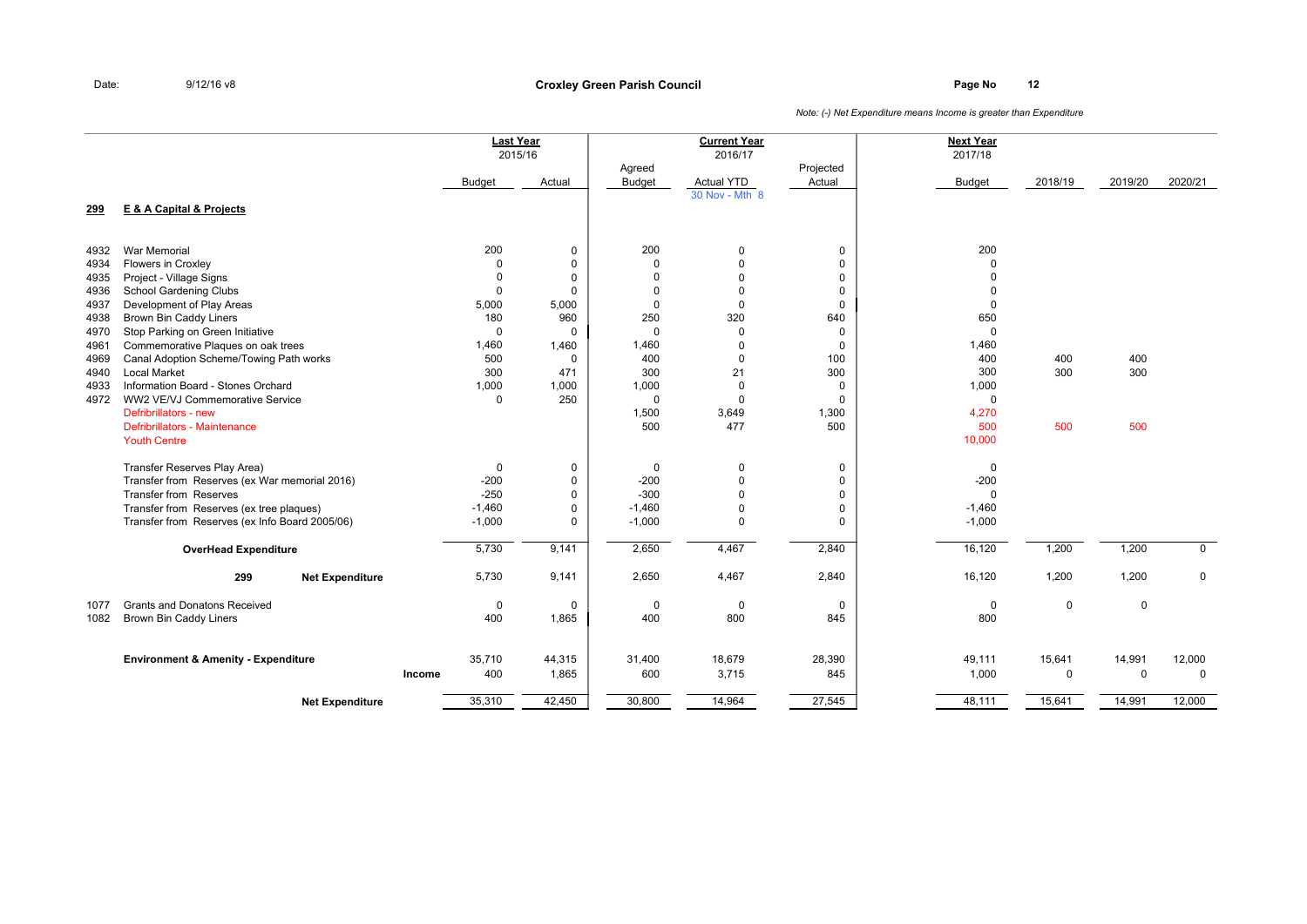### **Page No <sup>13</sup> Croxley Green Parish Council**

|  |  |  |  | Note: (-) Net Expenditure means Income is greater than Expenditure |  |  |  |  |  |  |  |  |
|--|--|--|--|--------------------------------------------------------------------|--|--|--|--|--|--|--|--|
|--|--|--|--|--------------------------------------------------------------------|--|--|--|--|--|--|--|--|

|      | <b>Last Year</b><br>2015/16                |          |        |          | <b>Current Year</b><br>2016/17 |             | <b>Next Year</b><br>2017/18 |         |         |             |
|------|--------------------------------------------|----------|--------|----------|--------------------------------|-------------|-----------------------------|---------|---------|-------------|
|      |                                            |          |        | Agreed   |                                | Projected   |                             |         |         |             |
|      |                                            | Budget   | Actual | Budget   | Actual YTD                     | Actual      | Budget                      | 2018/19 | 2019/20 | 2020/21     |
|      |                                            |          |        |          | 30 Nov - Mth 8                 |             |                             |         |         |             |
|      | <b>Planning &amp; Development</b>          |          |        |          |                                |             |                             |         |         |             |
| 301  | Roads & Street Furniture                   |          |        |          |                                |             |                             |         |         |             |
| 4042 | <b>Equipment Maintenance</b>               | 0        |        | 0        | 0                              | $\mathbf 0$ | $\mathbf 0$                 |         |         |             |
| 4043 | Salt Bins/Salt                             | 500      |        | 500      | 0                              | 0           | 500                         |         |         |             |
| 4047 | Footpath Maintenance                       | 1,000    |        | 1,000    |                                | $\mathbf 0$ | 1,000                       |         |         |             |
| 4050 | <b>Bus Shelters</b>                        | 100      |        | 100      | 0                              | $\mathbf 0$ | 100                         |         |         |             |
| 4056 | <b>Street Trees</b>                        | 2,000    |        | 2,000    | 0                              | 2,000       | 2,000                       | 2,000   | 2,000   |             |
|      | CMS Grant for Footpath Maint               | $-1,000$ |        | $-1,000$ | 0                              | 0           | $-1,000$                    |         |         |             |
|      | Tfr from Reserves (ex Salt Bins/Salt 2016) | -500     |        | $-500$   | 0                              | 0           | $-500$                      |         |         |             |
|      | Tfr from Reserves ex Equipment Maint       | $\Omega$ |        | $\Omega$ | $\Omega$                       | $\Omega$    | $\Omega$                    |         |         |             |
|      | From Reserves (ex Street Trees -2016)      | $-500$   |        | $-2,000$ | 0                              | $-2,000$    | $-2,000$                    |         |         |             |
|      | <b>OverHead Expenditure</b>                | 1,600    | 0      | 100      | 0                              | 0           | 100                         | 2,000   | 2,000   | $\mathbf 0$ |
|      | 301<br><b>Net Expenditure</b>              | 1,600    | 0      | 100      | $\mathbf 0$                    | $\mathbf 0$ | 100                         | 2,000   | 2,000   | $\mathbf 0$ |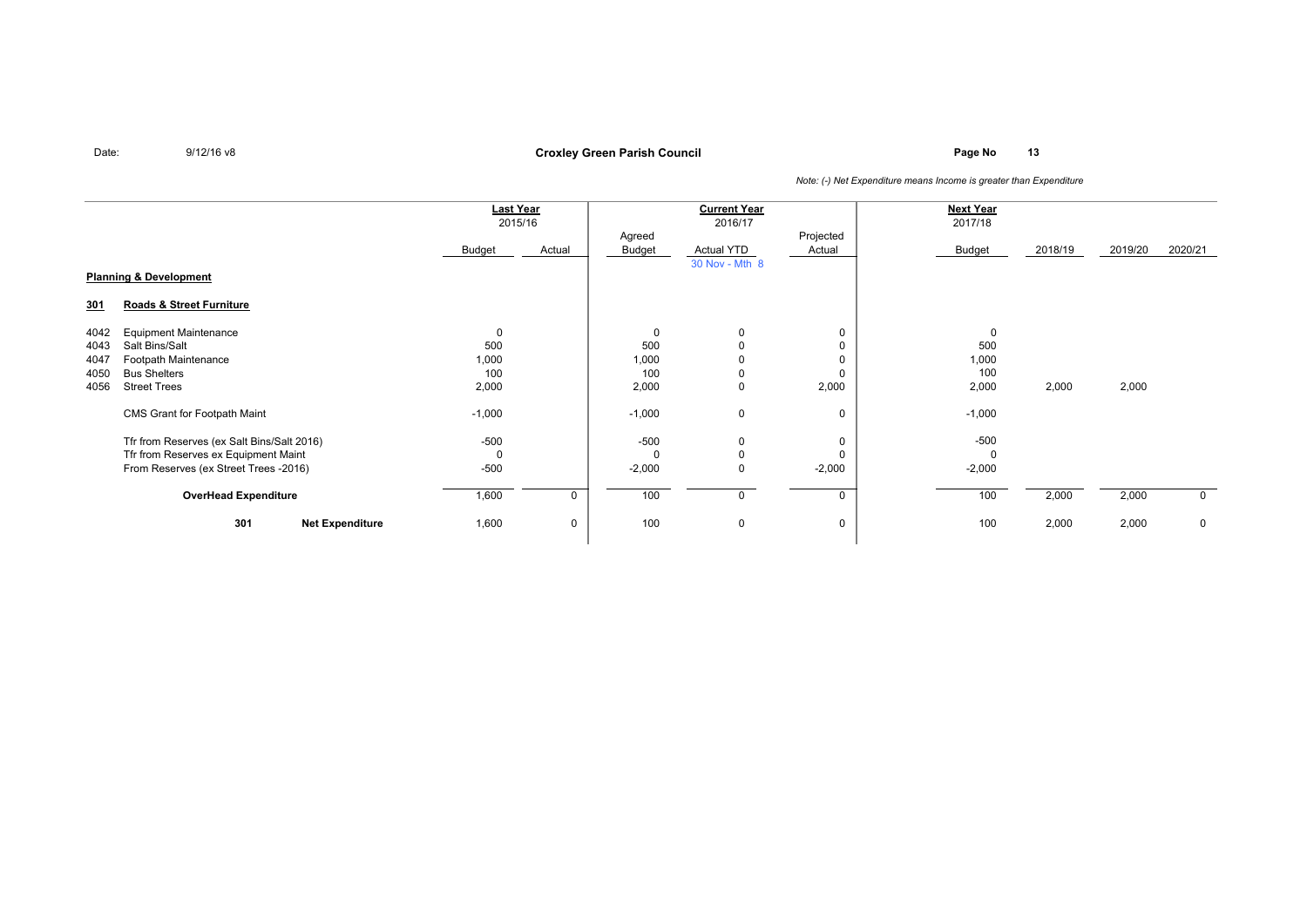**Page No <sup>14</sup> Croxley Green Parish Council**

|      |                               | <b>Last Year</b> | 2015/16 |                  | <b>Current Year</b><br>2016/17 |                     | <b>Next Year</b><br>2017/18 |         |         |         |
|------|-------------------------------|------------------|---------|------------------|--------------------------------|---------------------|-----------------------------|---------|---------|---------|
|      |                               | Budget           | Actual  | Agreed<br>Budget | Actual YTD<br>30 Nov - Mth 8   | Projected<br>Actual | <b>Budget</b>               | 2018/19 | 2019/20 | 2020/21 |
| 302  | <b>Community Bus</b>          |                  |         |                  |                                |                     |                             |         |         |         |
| 4702 | <b>Community Bus</b>          | 6,900            | 6,760   | 6,900            | 4,550                          | 6,900               | 6,900                       | 6,900   | 6,900   | 6,900   |
|      | <b>OverHead Expenditure</b>   | 6,900            | 6,760   | 6,900            | 4,550                          | 6,900               | 6,900                       | 6,900   | 6,900   | 6,900   |
|      | 302<br><b>Net Expenditure</b> | 6,900            | 6,760   | 6,900            | 4,550                          | 6,900               | 6,900                       | 6,900   | 6,900   | 6,900   |